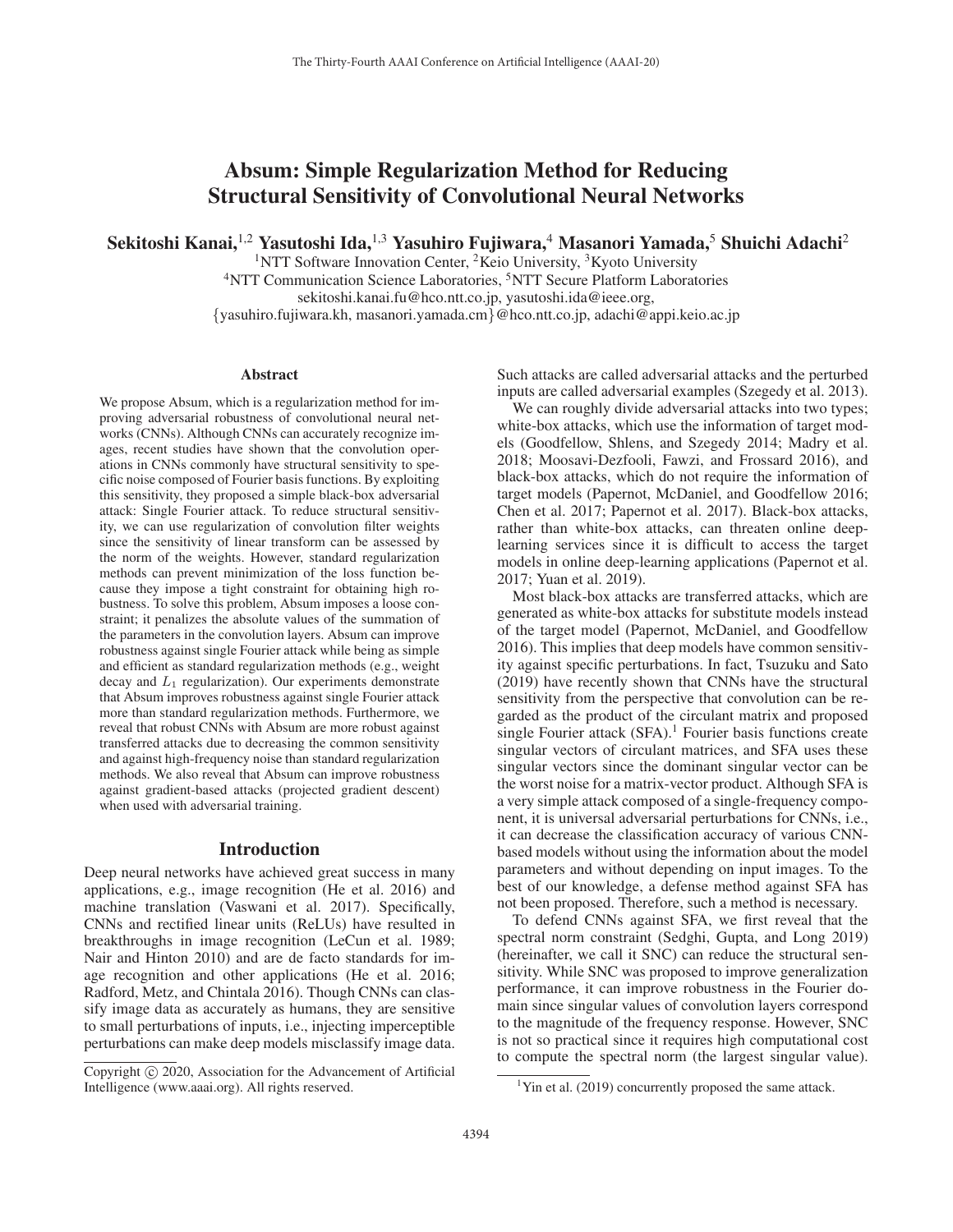We then develop *Absum*; an efficient regularization method for reducing the structural sensitivity of CNNs. Instead of the spectral norm, we use the induced  $\infty$ -norm ( $L_{\infty}$  operator norm) since it is the upper bound of the spectral norm for convolution. However, a constraint of the induced  $\infty$ norm, which is equivalent to  $L_1$  regularization, requires a tight constraint for robustness, which prevents minimization of the loss function. This is because the induced  $\infty$ -norm is a conservative measure; it handles the effects of negative inputs even though inputs always have positive values after ReLU activations. To improve robustness without preventing the loss minimization, Absum relaxes the induced  $\infty$ norm by penalizing the absolute values of the summations of weights instead of elements on the basis that input vectors always have positive elements. Absum is as simple as standard regularization methods such as weight decay, but it can reduce sensitivity to SFA. We provide the proximal operator to minimize loss functions with Absum.

Image recognition experiments on MNIST, Fashion-MNIST (FMNIST), CIFAR10, CIFAR100, SVHN, and ImageNet demonstrate that Absum and SNC outperform  $L_1$ and  $L_2$  regularization methods in terms of improving robustness against SFA, and the computation time of Absum is about one-tenth that of SNC. In the additional empirical evaluation, we reveal that robust CNNs against SFA can be robust against transferred attacks by using white-box attacks (projected gradient descent: PGD (Kurakin, Goodfellow, and Bengio 2016; Madry et al. 2018)). This implies that sensitivity to SFA is one of the causes of the transferability of adversarial attacks. As a further investigation, we reveal that adversarial perturbations for CNNs trained with Absum and SNC have little high-frequency components, i.e., these CNNs are robust against high-frequency noise. Furthermore, our experiments show that Absum is effective against PGD when using adversarial training.

The following are main contributions of this paper:

- We show that SNC improves robustness against SFA. SNC was proposed to improve generalization performance, but effectiveness in robustness against SFA had not been evaluated.
- We propose Absum and its proximal operator. Absum improves robustness against SFA as well as SNC while its computational cost is lower than that of SNC.
- In the futher empirical evaluation, Absum and SNC can also improve robustness against other black-box attacks (transferred attacks and High-Frequency attacks (Wang et al. 2019)). In addition, Absum can improve robustness against PGD when used with adversarial training.

#### Preliminaries

#### CNNs, ReLUs and Circulant Matrix

In this section, we outline CNNs, ReLUs, and a circulant matrix for convolution operation. Let  $X \in \mathbb{R}^{n \times n}$  be an input map,  $Y \in R^{n \times n}$  be an output map, and  $K \in R^{n \times n}$  be a filter matrix such that  $K = [k_1, k_2, \ldots, k_n]^T$ , where  $k_i = [k_1, k_2, \ldots, k_n]^T$  $[k_{i,1}, k_{i,2} \ldots, k_{i,n}]^T \in \mathbb{R}^n$ . The output of the convolution

operation  $Y = K \times X$  becomes

$$
Y_{l,m} = \sum_{p=1}^{n} \sum_{q=1}^{n} k_{p,q} X_{l+p-1,m+q-1}.
$$
 (1)

Note that when the filter size is  $h \times h$  and  $h < n$ , we can embed it in the  $n \times n$  matrix *K* by padding with zeros (Sedghi, Gupta, and Long 2019). After the convolution, we usually use ReLU activations as the following function:

$$
ReLU(x) = \max(x, 0).
$$
 (2)

Typical model architectures use a combination of convolution and ReLU. For example, a standard block of ResNet (He et al. 2016) is composed as

$$
h(X) = ReLU(X + BN(K^{(2)} * ReLU(BN(K^{(1)} * X))))
$$
, (3)

where BN is batch normalization (Ioffe and Szegedy 2015).

Since SFA and Absum are based on a circulant matrix for convolution operation, we show that the convolution can be expressed as a product of a vector and doubly block circulant matrix. Let  $x = \text{vec}(X)$  and  $y = \text{vec}(Y)$  be vectors obtained by stacking the columns of *X* and *Y* , respectively. Convolution  $K \times \overline{X}$  can be written as

$$
y = Ax,\t(4)
$$

where 
$$
\mathbf{A} \in \mathbb{R}^{n^2 \times n^2}
$$
 is the following matrix:

$$
A = \begin{bmatrix} c(k_1) & c(k_2) & \dots & c(k_n) \\ c(k_n) & c(k_1) & \dots & c(k_{n-1}) \\ \vdots & \vdots & \ddots & \vdots \\ c(k_2) & c(k_3) & \dots & c(k_1) \end{bmatrix}, c(k_i) = \begin{bmatrix} k_{i,1}, & k_{i,2}, & \dots, & k_{i,n} \\ k_{i,n}, & k_{i,1}, & \dots, & k_{i,n-1} \\ \vdots & \vdots & \ddots & \vdots \\ k_{i,2}, & k_{i,3}, & \dots, & k_{i,1} \end{bmatrix}.
$$
 (5)

The coefficients  $k_{i,j}$  are cyclically shifted in  $c(k_i) \in \mathbb{R}^{n \times n}$ , and block matrices  $c(k_i)$  are cyclically shifted in  $A$ . Therefore, *A* is called a doubly block circulant matrix.

### Single Fourier Attack

As mentioned above, convolution can be written by a doubly block circulant matrix. Such matrices always have eigenvectors  $Q = \frac{1}{n} F \otimes F$ , where elements of *F* are composed of the Fourier basis  $F_{l,m} = \exp(-j\frac{2\pi}{n}lm)$ , where  $j = \sqrt{-1}$ <br>(Jain 1989: Sedøhi, Gunta, and Long 2019: Tsuzuku and (Jain 1989; Sedghi, Gupta, and Long 2019; Tsuzuku and Sato 2019), and singular vectors are also composed of *F*⊗*F* even if we stack convolution layers (Tsuzuku and Sato 2019; Karner, Schneid, and Ueberhuber 2003). From these characteristics, Tsuzuku and Sato (2019) proposed SFA. The perturbed input image  $X$  by SFA is

$$
\hat{X} = X + \varepsilon((1+j)(F)_l \otimes (F)_m + (1-j)(F)_{n-l} \otimes (F)_{n-m}), \tag{6}
$$

where  $(F)_l \in \mathbb{R}^n$  is the *l*-th column vector of *F*, *X* is an input image, and  $\varepsilon$  is magnitude of the attack. SFA is composed of  $(F)_l \otimes (F)_m$  and its complex conjugate  $(F)_{n-l} \otimes (F)_{n-m}$  to create a perturbation that has real values since inputs of CNNs are assumed to be real values. The l and m are hyperparameters such that  $l = 0, 1, \ldots, n - 1$  $1, m = 0, 1, \ldots, n-1$ . Figure 1 shows examples of CIFAR10 perturbed by SFA. We can see that  $(l, m)$  determines a space-frequency of the noise. Note that stacked convolution layers without activation functions (e.g.,  $A^{(2)}A^{(1)}x$ ) also have singular vectors composed of Fourier basis functions. Even though we use nonlinear activation functions, many model architectures (e.g., WideResNet, DenseNet-BC, and GoogLeNet) are sensitive to SFA (Tsuzuku and Sato 2019).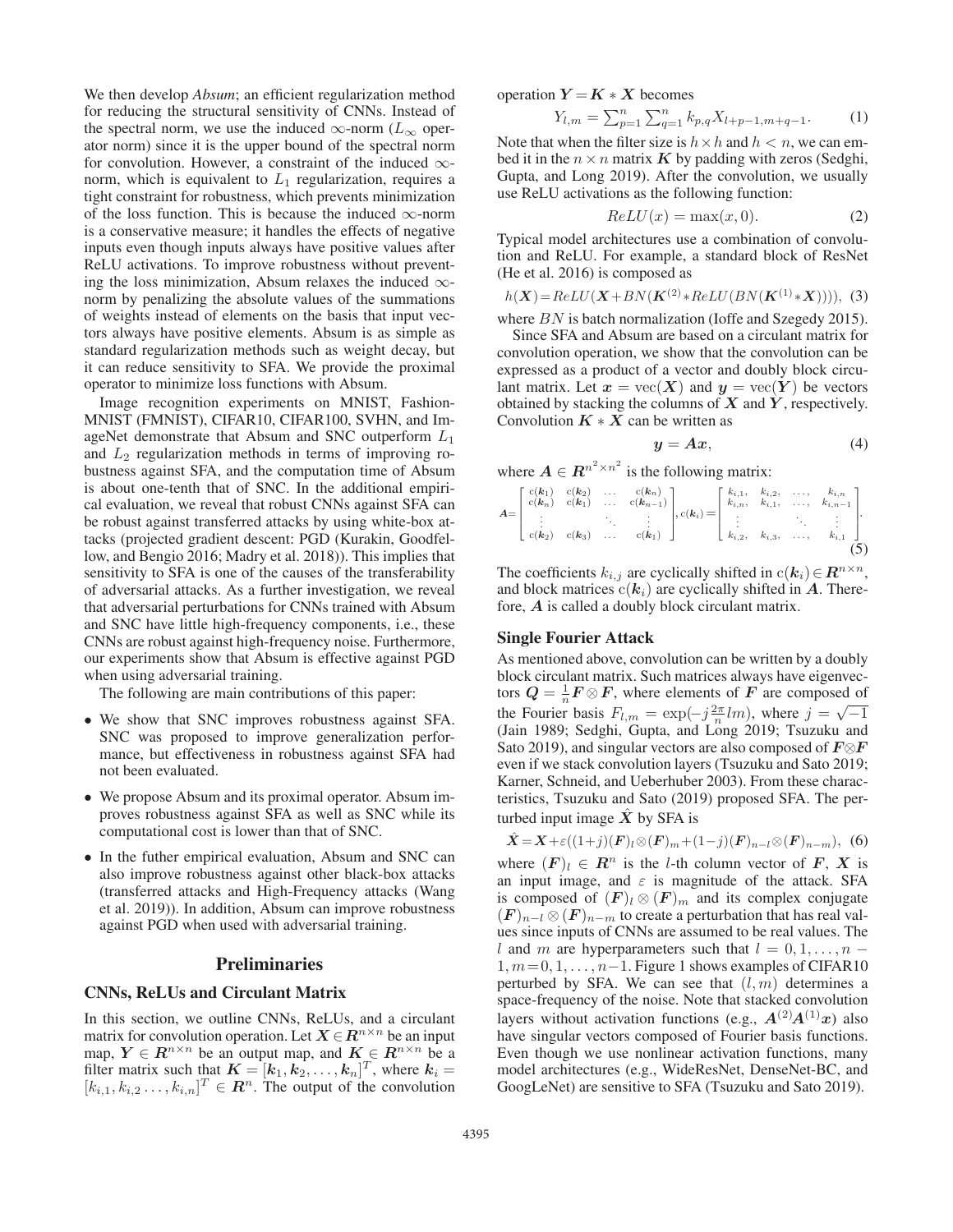

Figure 1: Examples perturbed by SFA.

#### Vulnerability of CNNs in Frequency Domain

Sensitivity to SFA can be regarded as sensitivity to a singlefrequency noise (Yin et al. 2019). To understand the vulnerability of CNNs, several studies focused on sensitivity of CNNs in the frequency domain (Yin et al. 2019; Wang et al. 2019; Das et al. 2018; Liu et al. 2019). These studies point out that sensitivity to high-frequency components in images is one of the causes of adversarial attacks since human visual systems are not sensitive to highfrequency components unlike CNNs. In fact, several studies show that CNNs are sensitive to high-frequency noise (Jo and Bengio 2017; Wang et al. 2019; Yin et al. 2019; Das et al. 2018). Jo and Bengio (2017) and Wang et al. (2019) show that CNNs misclassify images processed by low-pass filters and Wang et al. (2019) call this a High-Frequency attack, which is a simple black-box adversarial attack. There is a hypothesis that robust CNNs against high-frequency noise are also robust against adversarial attacks (Wang et al. 2019; Yin et al. 2019). Note that Wang et al. (2019) claimed that sensitivity in the high-frequency domain contributes to high performance on clean data; thus, there is a trade-off.

# Related Work

Adversarial attacks can be transferred to other models and transferred white-box attacks become adversarial black-box attacks (Papernot et al. 2017). These attacks can be defended against by adversarial training, which is a promising defense method (Papernot et al. 2017; Madry et al. 2018). However, the computational cost of adversarial training is larger than naive training. Note that Absum can be used with adversarial training. Several studies proposed black-box attacks using queries to ask the target model about predicted labels of given data, but these attacks might still be impractical since they require many queries (Chen et al. 2017; Brendel, Rauber, and Bethge 2018; Ilyas et al. 2018). On the other hand, SFA only uses the information that the target model is composed of CNNs and is more practical.

Our method simply penalizes parameters in a similar manner compared to standard regularization methods. As standard regularization methods,  $L_2$  regularization (weight decay) is commonly used for improving generalization performance due to its simplicity.  $L_1$  regularization is also used since it induces sparsity (Goodfellow, Bengio, and Courville 2016). In addition, spectral norm (induced 2-norm) regularization can also improve generalization performance (Yoshida and Miyato 2017; Sedghi, Gupta, and Long 2019).

# Defense Methods against SFA

In this section, we first show that SNC can improve robustness against SFA. Since SNC has a large time complexity, we next discuss whether standard regularizations can be alternatives. Finally, we discuss Absum and its proximal operator, which is an efficient defense method against SFA.

# Spectral Norm Constraint

SFA is based on the following properties of linear transform:

$$
\sigma(\boldsymbol{A}) = \max_{||\boldsymbol{x}||_2=1} ||\boldsymbol{A}\boldsymbol{x}||_2, \ \boldsymbol{v} = \arg \max_{||\boldsymbol{x}||_2=1} ||\boldsymbol{A}\boldsymbol{x}||_2, \ \ (7)
$$

where  $\sigma$  is the largest singular value (spectral norm or induced 2-norm), and *v* is the right singular vector corresponding to  $\sigma$ . Equation (7) shows that the singular vector can be the worst noise for linear transform, and SFA uses the singular vectors for convolutional layers. Since the spectral norm determines the impact of SFA, we can reduce sensitivity to SFA by constraining the spectral norm. The constraint of the spectral norm for CNNs (i.e., SNC) (Sedghi, Gupta, and Long 2019; Gouk et al. 2018) was proposed in the context of improving generalization performance. SNC clips  $\sigma$  if it exceeds a preset threshold; thus, it can directly control sensitivity to a single-frequency perturbation. However, the constraints of the exact spectral norm<sup>2</sup> of *A* incurs large computation cost; the  $O(n^2c^2(c + \log(n)))$  time for each convolution when input size is  $n \times n$ , and the numbers of input and output channels are  $c$  even if we use the efficient spectral norm constraints (Sedghi, Gupta, and Long 2019). SNC can be infeasible when the size of inputs increases.

# Standard Regularizations fail to Defend

Instead of using the spectral norm, we can assess the effect of the perturbation for linear transform by using

$$
\max_{||\mathbf{x}||_{\infty}=1} ||\mathbf{A}\mathbf{x}||_{\infty}.
$$
 (8)

Equation (8) is the induced  $\infty$ -norm  $||A||_{\infty}$ , and we have  $||A||_2 \le ||A||_{\infty}$  for convolution (it is proved in appendix). This norm is calculated as:

$$
||A||_{\infty} = \max_{l} \sum_{m} |A_{l,m}|.
$$
 (9)

Substituting eq.  $(5)$  for eq.  $(9)$ , we have

$$
\max_{l} \sum_{m} |A_{l,m}| = \sum_{m} \sum_{l} |k_{l,m}|. \tag{10}
$$

Thus, the penalty of the induced  $\infty$ -norm can be  $L_1$  regularization (Gouk et al. 2018). Therefore,  $L_1$  regularization can improve robustness. However, the induced  $\infty$ -norm is a conservative measure of robustness (Szegedy et al. 2013); the highly weighted  $L_1$  regularization for robustness can prevent minimization of the loss function. Figure 2 shows the test accuracy of models, which is trained with  $L_1$  regularization, on data perturbed by SFA against the regularization weight  $\lambda$ . In this figure, the robust accuracy against SFA increases along with the regularization weight, i.e., the robustness increases according to the regularization weight. However, the accuracy significantly decreases when the weight

 $2$ Spectral norm regularization of (Yoshida and Miyato 2017) is more efficient but uses heuristics and its spectral norm is often quite different from that of *A* (Sedghi, Gupta, and Long 2019; Gouk et al. 2018).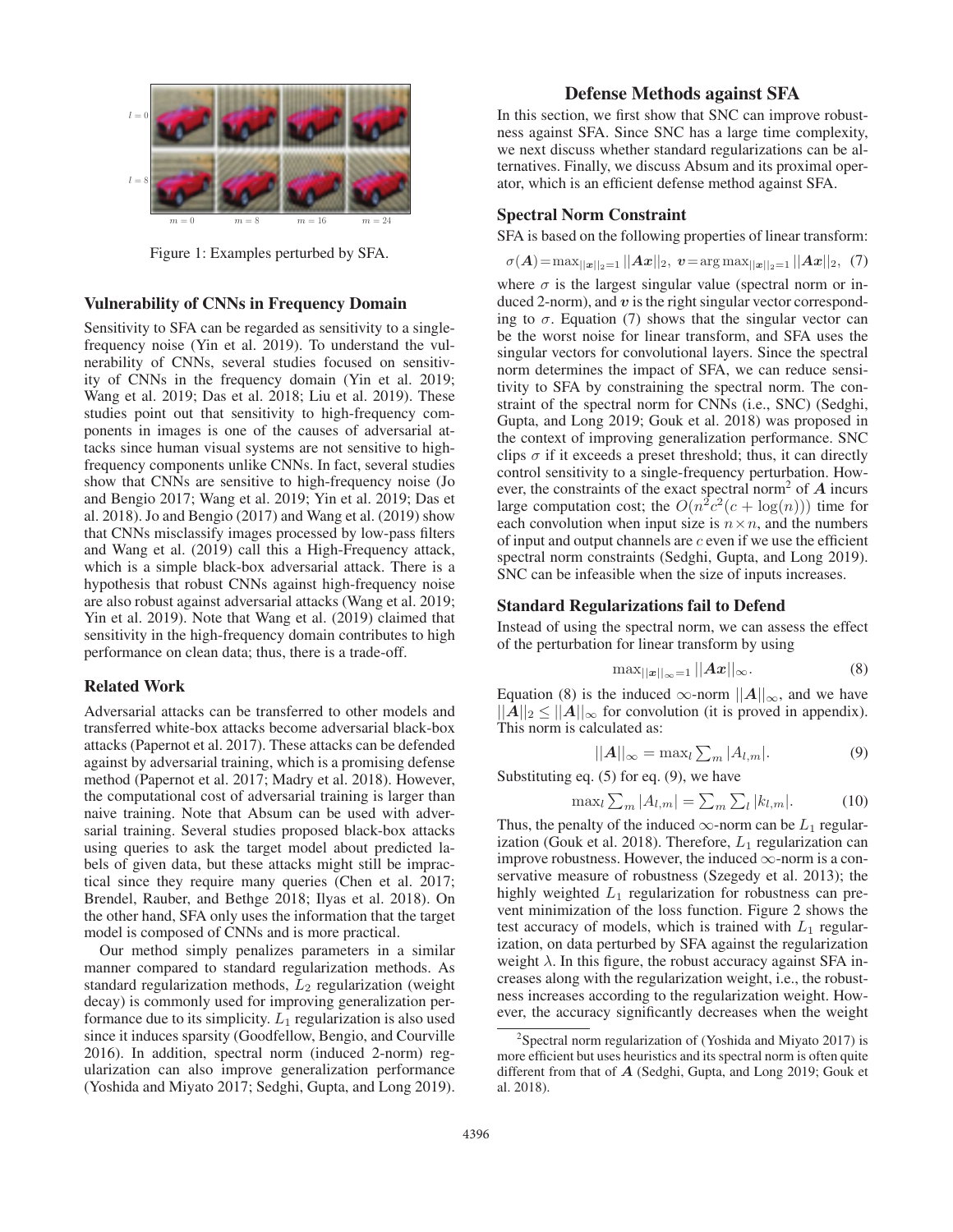

Figure 2: Accuracy of models trained with  $L_1$  regularization on test dataset perturbed by SFA vs regularization weight. l, m of SFA are tuned to minimize accuracy for each  $\lambda$ .



Figure 3: Comparison of search spaces of Absum:  $|k_1 + k_2|$ (blue) and  $L_1$  regularization:  $|k_1| + |k_2|$  (red) where  $f(\theta)$  is loss function. We have  ${k \sum_i |k_i| \le c} \subseteq {k \mid \sum_i k_i| \le c}$  for any constant  $c > 0$  from triangle inequality c} for any constant  $c \geq 0$  from triangle inequality.

exceeds a certain point. This is because training with high weighted  $L_1$  regularization does not have sufficient search space to minimize the loss function. Note that weight decay can also penalize the spectral norm (in appendix) and imposes tight regularization, as discussed in the experiments section. Therefore, we need a weak regularization method such that models become both highly robust and accurate.

# Absum: Simple and Weak Regularization

To develop a weak regularization method, we reconsider the optimization problem of eq. (8). The maximum point (eq. (9)) is achieved by  $x_m = \text{sign}(A_{l',m})$ , where  $l' =$ <br> $\text{argmax}_{l} \sum_{l=1}^{n} |A_{l,l}|$  i.e.  $x_{l} = 1$  if  $A_{l,i} > 0$  and  $x_{l} = -1$  $\arg \max_{l} \sum_{m} |A_{l,m}|$ , i.e.,  $x_m = 1$  if  $A_{l',m} > 0$  and  $x_m = -1$ <br>if  $A_{l',m} < 0$ . However, we should consider the sign of input if  $A_{l',m}$  < 0. However, we should consider the sign of input in practice because we usually use ReLUs as activation functions. As described in eq. (3), ReLUs are used before convolution as  $K * ReLU(·)$ . Thus, *x* cannot have negative elements, i.e.,  $x_m$  cannot be  $sign(A_{l',m})$  when  $sign(A_{l',m})=$  $-1$ . Therefore, the induced  $\infty$ -norm can overestimate sensitivity to the perturbation. From this insight, we consider the norm of  $Ax$  when  $x = 1$  instead of eq. (8)

$$
||A1||_{\infty} = \max_{l} |\sum_{m} A_{l,m}| = |\sum_{m} \sum_{l} k_{l,m}|. \tag{11}
$$

For robustness, we use this value as the regularization term.<sup>3</sup> We call our method *Absum* since this value is the absolute value of the summation of the filter coefficients.

The objective function of training with Absum is

$$
\min_{\theta} \frac{1}{N} \sum_{p=1}^{N} f(\theta, \mathbf{X}_p, \mathbf{Y}_p) + \lambda \sum_{i=1}^{L} g(\mathbf{K}^{(i)}),
$$
(12)  

$$
g(\mathbf{K}^{(i)}) = |\sum_{m=1}^{n} \sum_{l=1}^{n} k_{l,m}^{(i)}|,
$$

where  $f(\cdot)$  is a loss function,  $\mathbf{X}_p$  and  $\mathbf{Y}_p$  are the p-th training image and label, respectively,  $\dot{\theta}$  is the parameter vector including  $K^{(i)}$  in the model, and  $\lambda$  is a regularization weight. The  $K^{(i)}$  is the filter matrix of the *i*-th convolution, and L is the number of convolution filters.<sup>4</sup> Figure 3 shows search spaces of Absum (blue) and  $L_1$  regularization (red) when we have two parameters. The constraint of Absum is looser than  $L_1$  regularization because a large element  $k_{l,m}^{(i)} \gg 0$  is allowed if a small element  $k_{l',m'}^{(i)} \ll 0$  satisfies  $|k_{l,m}^{(i)}| = |k_{l',m'}^{(i)}|$ .<br>Even if  $|\sum_{l} \sum_{m} k_{l,m}| = 0$ , the search space of Absum is a  $n^2 - 1$  dimensional space  $\{K | K \in \mathbb{R}^{n \times n} \sum_{l} k_{l'} - 1\}$  $n^2 - 1$  dimensional space {*K*|*K* ∈ *R*<sup>n×n</sup></sub>, $\sum_l \sum_m k_{l,m} = 0$ } while that of  $L_1$  regularization is a point *K* = *O* if  $\sum_{l} \sum_{m} |k_{l,m}| = 0$ . Note that the search space of weight de-<br>cav is also the point  $\mathbf{K} = \mathbf{O}$  when  $||\mathbf{K}||_F = 0$ . Therefore cay is also the point  $K = O$  when  $||K||_F = 0$ . Therefore, the loss function with Absum can be lower than that with  $L$ . the loss function with Absum can be lower than that with  $L_1$ regularization and weight decay if we use a large  $\lambda$ .

Note that when the filter size is  $h \times h$  and  $h < n$ , we only need to compute  $\left|\sum_{m=1}^{n}\sum_{l=1}^{n}k_{l,m}\right|$  since zeros padded in **K** do not affect eq. (12) (hereafter, we use h instead of n).

#### Proximal Operator for Absum

Since  $g(K)$  is not differentiable at  $\sum_{l} \sum_{m} k_{l,m} = 0$ , the gra-<br>dient method might not be effective for minimizing eq. (12) dient method might not be effective for minimizing eq. (12). To minimize eq. (12), we use a proximal gradient method, which can minimize a differentiable loss function with a non-differentiable regularization term (Parikh, Boyd, and others 2014). We now introduce proximal operator for Absum. For clarity, let  $\vec{k}$  be  $\vec{k} = \text{vec}(\vec{K}) = [k_0^T, \dots, k_{h-1}^T]^T \in$  $\boldsymbol{R}^{h^2}$ . The proximal operator for  $\lambda g(\bar{\boldsymbol{k}})$  is

$$
\text{prox}_{\lambda g}(\bar{\mathbf{k}}) = \begin{cases} \bar{\mathbf{k}} + \lambda \mathbf{1} & \text{if } \sum_{l} \sum_{m} k_{l,m} < -h^2 \lambda, \\ \bar{\mathbf{k}} - \frac{\sum_{l} \sum_{m} k_{l,m}}{h^2} \mathbf{1} & \text{if } -h^2 \lambda \le \sum_{l} \sum_{m} k_{l,m} \le h^2 \lambda, \\ \bar{\mathbf{k}} - \lambda \mathbf{1} & \text{if } \sum_{l} \sum_{m} k_{l,m} > h^2 \lambda. \end{cases}
$$
(13)

The following lemmas show that eq. (13) is the proximal operator for Absum:

**Lemma 1.** If  $\bar{k} = [\bar{k}_1, \ldots, \bar{k}_{\bar{n}}]^T \in \mathbb{R}^{\bar{n}}$ ,  $g(\bar{k}) = |\sum_i \bar{k}_i|$  is *a convex function.*

**Lemma 2.** If  $\bar{k} = [\bar{k}_1, \ldots, \bar{k}_n]^T \in \mathbb{R}^n$ ,  $u \in \mathbb{R}^n$  and  $g(\bar{k}) = |\sum_{k=1}^{\infty} \bar{k}_k|$  we have  $g(\bar{\mathbf{k}}) = |\sum_{i} \bar{k}_{i}|$ , we have

$$
\text{prox}_{\lambda g}(\boldsymbol{\bar{k}}) = \arg \min_{\boldsymbol{u}} \frac{1}{2} ||\boldsymbol{u} - \boldsymbol{\bar{k}}||_2^2 + \lambda |\sum_i u_i| \tag{14}
$$

$$
= \begin{cases} \bar{k} + \lambda \mathbf{1} & \text{if } \sum_{i} \bar{k}_{i} < -\bar{n}\lambda, \\ \bar{k} - \frac{\sum_{i} \bar{k}_{i}}{\bar{n}} \mathbf{1} & \text{if } -\bar{n}\lambda \leq \sum_{i} \bar{k}_{i} \leq \bar{n}\lambda, \\ \bar{k} - \lambda \mathbf{1} & \text{if } \sum_{i} \bar{k}_{i} > \bar{n}\lambda. \end{cases} \tag{15}
$$

The proofs of lemmas are provided in appendix. Lemma 1 shows that we can use the proximal gradient method, and Lemma 2 shows that the proximal operator of Absum can be obtained as the closed-form of eq. (15). By using the proximal operator after stochastic gradient descent (SGD), we update the  $i$ -th convolution filter:

$$
\bar{k}^{(i)} \leftarrow \text{prox}_{\eta \lambda g}(\bar{k}^{(i)} - \eta \nabla_{\bar{k}^{(i)}} \frac{1}{B} \sum_{b=1}^{B} f(\theta, X_b, Y_b))
$$
 (16)

<sup>4</sup>We penalize the filter matrix for each channel. If one convolution layer has  $c_1$  output channels and  $c_2$  input channels, the regularization term becomes  $\lambda \sum_{l=1}^{c_1} \sum_{m=1}^{c_2} g(\mathbf{K}^{(l+(m-1)c_1)})$ .

<sup>&</sup>lt;sup>3</sup>Absum is not an upper bound of the induced norms but empirically achieves good performance as shown in Experiments.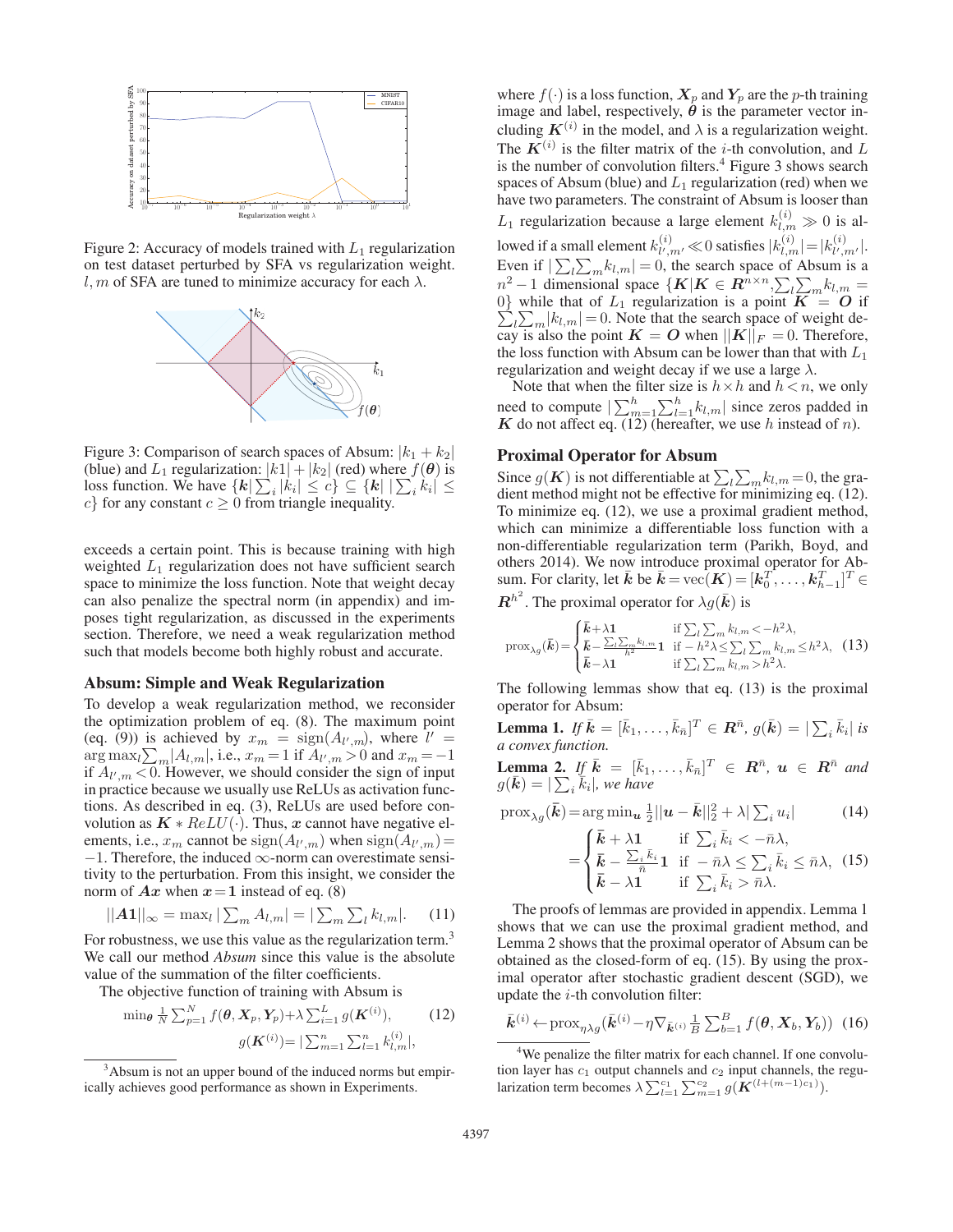where  $\eta$  is a learning rate, and B is a minibatch size. We can compute the proximal operator in  $O(h^2)$  time for each convolution when the filter size is  $h \times h$  because we only need to compute the summation of parameters and elementwise operations. We can also compute weight decay and  $L_1$  regularization in  $O(h^2)$  since the number of parameters in each convolution is  $h^2$ . Therefore, the order of computational complexity of Absum is the same as those of weight decay and  $L_1$  regularization. When we have  $c$  input channels and c output channels, the computational costs of Absum, weight decay, and  $L_1$  regularization are  $O(c^2h^2)$  and less than that of SNC  $O(c^2n^2(c + \log(n)))$  where  $n \geq h$ .

Note that the loss function  $f$  for training deep neural networks is usually non-convex while  $g(K)$  is convex. Several studies investigate the proximal gradient method when  $f$  is non-convex (Li and Lin 2015), and Wen et al. (2016) use the proximal gradient method for inducing sparse structures in deep learning. We observed that the algorithm of Absum can find a good parameter point during the experiments. In appendix, we compared Absum using the proximal gradient method with Absum using the automatic differentiation.

#### Experiments

We discuss the evaluation of the effectiveness of SNC and Absum in improving robustness against SFA. Next, we show that Absum is more efficient than SNC especially when the size of input images and models are large. Finally, as the further investigation, we discuss the evaluation of the performance of Absum and SNC in terms of robustness against transferred attacks, vulnerability in frequency domain, and robustness against PGD when used with adversarial training. To evaluate effectiveness, we conducted experiments of image recognition on MNIST (LeCun et al. 1998), FMNIST (Xiao, Rasul, and Vollgraf 2017), CIFAR10, CIFAR100 (Krizhevsky and Hinton 2009), SVHN (Netzer et al. 2011), and ImageNet (ILSVRC2012) (Krizhevsky, Sutskever, and Hinton 2012). We compared Absum and SNC with standard regularizations (weight decay (WD) and  $L_1$  regularization).

#### Experimental Conditions

We provide details of the experimental conditions in appendix. In all experiments, we selected the best regularization weight from among  $[10^1, 10^0, \ldots, 10^{-7}]$  for Absum and standard regularization methods, and the best spectral norm σ from among [0.01, 0.1, 0.5, 1.0, 10] for SNC. In SNC, we clipped  $\sigma$  once in 100 iterations due to the large computational cost. For MNIST and FMNIST, we stacked two convolutional layers and two fully connected layers and used ReLUs as activation functions. For CIFAR10, CIFAR100, SVHN, and ImageNet, the model architecture was ResNet-18 (He et al. 2016). Additionally, we evaluated GoogLeNet (Szegedy et al. 2015) and DenseNet121 (Huang et al. 2017) on CIFAR10. We used SFA with  $l, m \in$  $\{0, 1, \ldots, 27\}$  and  $\varepsilon = 80/255$  on MNIST and FMNIST, and  $l, m \in \{0, 1, \ldots, 31\}$  and  $\varepsilon = 10/255$  on CIFAR10, CI-FAR100, SVHN, and ImageNet.

In addition, we used PGD to evaluate robustness against transferred attacks and white-box attacks since PGD is

a sophisticated white-box attack. We evaluated robustness against PGD when we used adversarial training (Kurakin, Goodfellow, and Bengio 2016; Madry et al. 2018) with each method since Absum can be used with it. Model architectures were the same as in the experiments involving SFA. The hyperparameter settings for PGD were based on (Madry et al. 2018). The  $L_{\infty}$  norm of the perturbation  $\varepsilon$  was set to  $\varepsilon = 0.3$  for MNIST and FMNIST and  $\varepsilon = 8/255$  for CI-FAR10, CIFAR100, and SVHN at training time. For PGD, we updated the perturbation for 40 iterations with a step size of 0.01 on MNIST and FMNIST at training and evaluation times, and on CIFAR10, CIFAR100, and SVHN, for 7 iterations with a step size of 2/255 at training time and 100 iterations with the same step size at evaluation time.

#### Effectiveness and Efficiency

Robustness against SFA Table 1 lists the accuracies of each method on test data perturbed by SFA and selected  $\lambda$ and  $\sigma$ . In this table, Avg. denote robust accuracies against SFA averaged over  $(l, m)$ , and Min. denotes minimum accuracies among hyperparameters  $(l, m)$ , i.e., robust accuracies against optimized SFA. CLN denotes accuracies on clean data. The  $\lambda$  and  $\sigma$  are selected so that Avg. would become the highest. In Tab. 1, Absum and SNC are more robust against SFA compared with WD and  $L_1$ . Although SNC is more robust than Absum on CIFAR10 and CIFAR100, clean accuracies of SNC are less than those of Absum and the computation time of SNC is larger than that of Absum as discussed below. Due to the computation cost, we could not evaluate SNC on ImageNet.

Figure 4 shows the test accuracies of the methods on MNIST and CIFAR10 perturbed by SFA against regularization weights. In this figure, min and max denote the minimum and maximum test accuracies among  $(l, m)$ , respectively, and avg. denotes test accuracies averaged over  $(l, m)$ . All methods tend to increase their minimum accuracy (results of SFA with optimized  $(l, m)$  according to the regularization weight. However,  $L_1$  and WD significantly decrease in accuracy when the regularization weight is higher than 10−<sup>1</sup>. On the other hand, Absum with the high regularization weight does not decrease in accuracy. Figure 5 shows the lowest training loss  $\frac{1}{N} \sum f$  in training on CI-FAR10 against  $\lambda$ . WD and  $L_1$  with a large  $\lambda$  prevent minimization of the training loss. On the other hand, Absum with a large  $\lambda$  can decrease the training loss because the search space of  $K^{(i)} \in \mathbb{R}^{h \times h}$  has  $h^2 - 1$  dimensional space even if  $g(K^{(i)})$  = 0. In conclusion, standard regularization methods might not be effective in improving robustness against SFA because the high regularization weight imposes too tight of constraints to minimize the loss function. On the other hand, Absum imposes looser constraints; thus, we can improve robustness while maintaining classification performance. The results of other datasets are almost the same as Fig. 4.

Computational Cost To confirm the efficiency of Absum, we evaluated the runtime for one epoch. We also evaluated the runtime of the forward and backward processes of ResNet-18 for one image when input size increases by using random synthetic three channels images whose sizes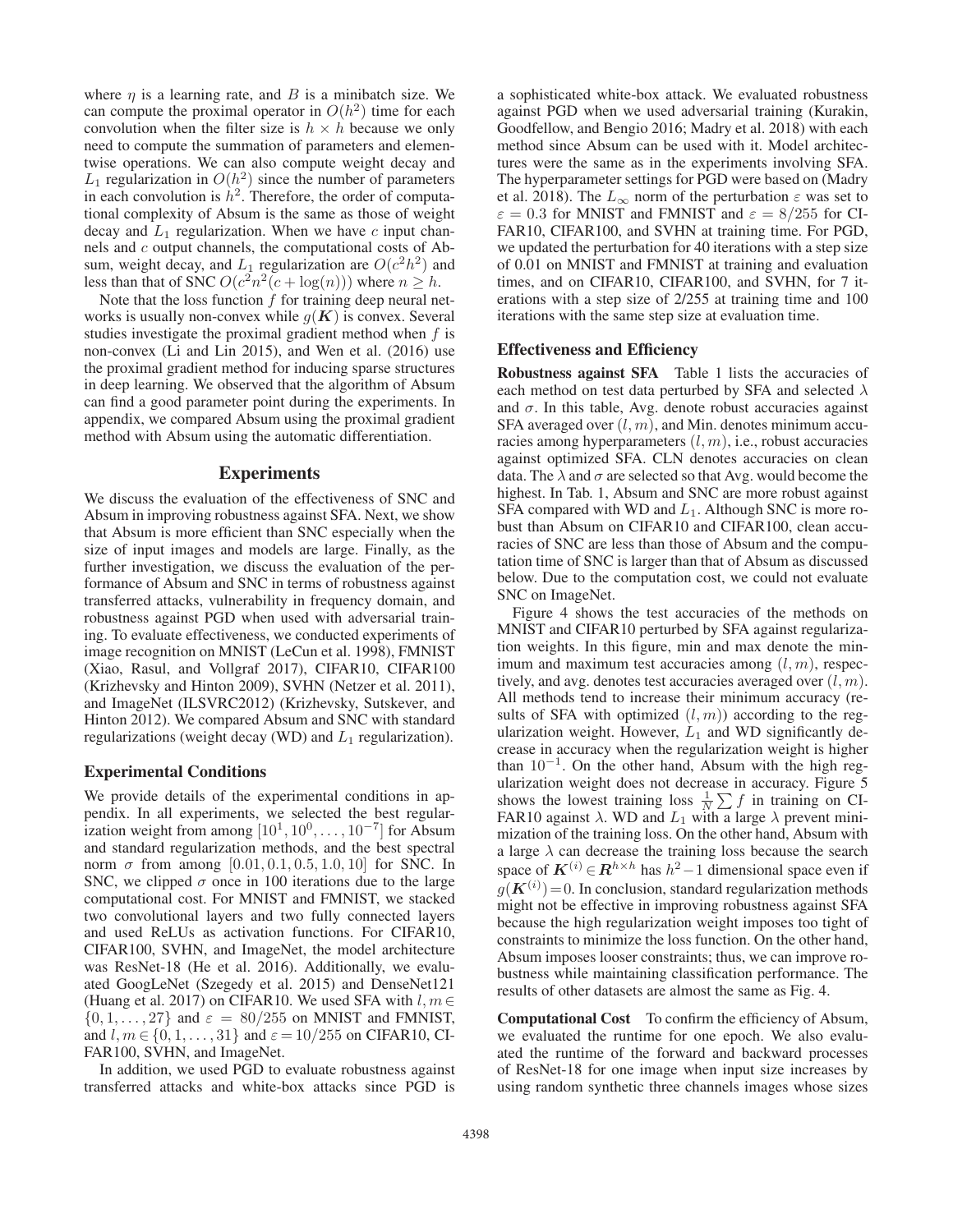Table 1: Accuracies on datasets perturbed by SFA.

|                                                | Avg.  |       |       |            | Min.  |       |       | CLN        |       |       | $\lambda$ and $\sigma$ |            |           |           |           |            |
|------------------------------------------------|-------|-------|-------|------------|-------|-------|-------|------------|-------|-------|------------------------|------------|-----------|-----------|-----------|------------|
|                                                | Absum | WD    | L1    | <b>SNC</b> | Absum | WD    |       | <b>SNC</b> | Absum | WD    | Ll                     | <b>SNC</b> | Absum     | WD        | LI        | <b>SNC</b> |
| <b>MNIST</b>                                   | 98.64 | 98.59 | 98.48 | 98.55      | 94.76 | 86.84 | 78.01 | 91.79      | 99.14 | 99.10 | 99.18                  | 99.10      | $10^{-2}$ | $10^{-3}$ | $10^{-4}$ | 10         |
| <b>FMNIST</b>                                  | 83.11 | 83.09 | 82.49 | 82.60      | 60.12 | 47.57 | 58.38 | 55.36      | 88.46 | 86.99 | 87.05                  | 87.50      | $10^{-3}$ | $10^{-2}$ | $10^{-3}$ | 10         |
| CIFAR10 (ResNet18)                             | 79.05 | 69.09 | 66.44 | 85.57      | 53.90 | 11.44 | 15.64 | 73.99      | 89.69 | 94.73 | 93.41                  | 88.37      | $10^{-1}$ | $10^{-4}$ | $10^{-6}$ | 0.5        |
| CIFAR <sub>10</sub> (GoogLeNet)                | 75.77 | 73.47 | 73.53 | 86.42      | 47.27 | 35.64 | 38.12 | 78.26      | 92.26 | 92.83 | 93.34                  | 89.54      | $10^{-3}$ | $10^{-3}$ | $10^{-4}$ | 0.1        |
| CIFAR <sub>10</sub> (DenseNet <sub>121</sub> ) | 70.48 | 64.07 | 65.30 | 83.71      | 15.09 | 18.53 | 16.80 | 70.26      | 92.72 | 94.31 | 94.00                  | 85.26      | $10^{-3}$ | $10^{-5}$ | $10^{-7}$ | 0.1        |
| CIFAR100                                       | 48.69 | 42.97 | 38.99 | 60.42      | 16.32 | 5.23  | 9.84  | 45.05      | 68.72 | 67.05 | 71.68                  | 62.76      | $10^{-3}$ | $10^{-6}$ | $10^{-7}$ |            |
| <b>SVHN</b>                                    | 93.34 | 91 74 | 91.14 | 93.20      | 73.69 | 60.36 | 57.52 | 62.90      | 95.93 | 96.37 | 96.20                  | 95.42      | $10^{-3}$ | $10^{-3}$ | $10^{-7}$ | 0.1        |
| ImageNet (Top 1)                               | 26.59 | 9.92  | 5.18  | N/A        | 15.06 | 4.39  | 1.01  | N/A        | 58.51 | 70.70 | 64.63                  | N/A        | $10^{-2}$ | $10^{-4}$ | $10^{-4}$ | N/A        |
| ImageNet (Top 5)                               | 48.51 | 20.15 | 12.29 | N/A        | 31.29 | 10.64 | 3.08  | N/A        | 81.17 | 89.71 | 85.79                  | N/A        | $10^{-2}$ | $10^{-4}$ | $10^{-4}$ | N/A        |



Figure 4: Accuracy on test datasets perturbed by SFA vs  $\lambda$ 



Figure 5: Training loss vs  $\lambda$ 

were 32×32, 64×64, 128×128, 256×256, 512×512, and  $1024\times1024$  with 10 random labels. The results are shown in Fig. 6. As shown in Fig. 6 (a), Absum is about ten times faster than SNC on  $32 \times 32$  image datasets with ResNet18. The runtime of SNC is comparable to those of other methods on MNIST and FMNIST because we use only two convolution layers, and image sizes of these datasets are smaller than other datasets. In Fig. 6 (b), the runtime of Absum does not increase significantly compared with SNC and the increase in the runtime of Absum is similar to those of standard regularization methods. This is because the computational cost of Absum does not depend on the size of input images. Since SNC incurs large computational cost and depends on the in-



Figure 6: Computation time

Table 2: Robust accuracy against transferred PGD attacks. w/o Reg. denotes results of training without regularization.

|                                   | Absum | WD    | L1    | <b>SNC</b> | w/o Reg. |
|-----------------------------------|-------|-------|-------|------------|----------|
| MNIST $(\varepsilon=0.2)$         | 76.34 | 48.94 | 66.48 | 71.30      | 65.87    |
| FMNIST $(\varepsilon = 0.2)$      | 30.08 | 3.46  | 18.35 | 21 31      | 19.74    |
| CIFAR10 ( $\varepsilon$ = 4/255)  | 26.29 | 18.48 | 15.66 | 48.85      | 15.85    |
| CIFAR100 ( $\varepsilon$ = 4/255) | 18.57 | 17.40 | 16.68 | 36.57      | 16.68    |
| SVHN $(\varepsilon = 4/255)$      | 49.11 | 40.49 | 52.79 | 46.36      | 54.39    |

put size, we could not evaluate the runtime when the image width is larger than 256.

#### Extensive Empirical Investigation

Robustness against Transferred Attacks Sensitivity to SFA is caused by convolution operation and is universal for CNNs. This sensitivity might be a cause of transferability of adversarial attacks, and robust CNNs against SFA can be robust against transferred attacks. To confirm this hypothesis, we investigate sensitivity to transferred PGD. We generate adversarial examples by using the substitute models that were trained under the same setting as that presented in the previous section but with different random initializations. We used these substitute models rather than completely different models because they can be regarded as one of the worst-case instances for transferred attacks (Madry et al. 2018). The accuracies on these adversarial examples are listed in Tab. 2. Absum and SNC improve robustness compared to WD and  $L_1$ . Tables 1 and 2 imply that the method of improving robustness against SFA can also improve robustness against the transferred attacks. This is the first study that shows the relation between robustness against SFA and against transferred white-box attacks.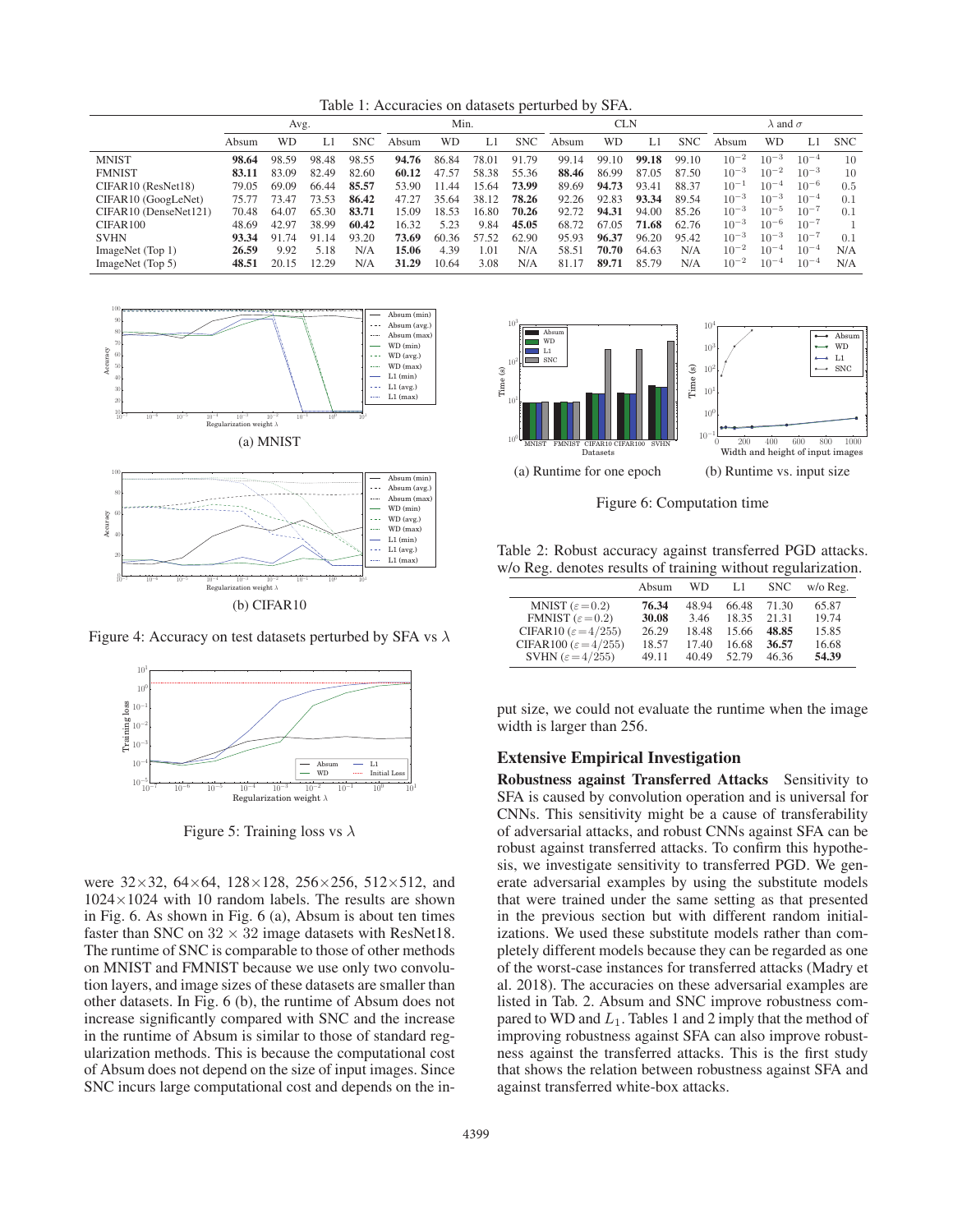

Figure 7: Power spectra of PGD perturbations on CIFAR10. Magnitudes in low-frequency and high-frequency domains are located near center and edge of each figure, respectively. They are normalized as in (0, 1) after logarithmic transform.

Table 3: Robust accuracy against High-Frequency attacks.

|               | Absum | WD    | Ll    | <b>SNC</b> | w/o Reg. |
|---------------|-------|-------|-------|------------|----------|
| <b>MNIST</b>  | 99.00 | 98.98 | 99.10 | 98.97      | 99.01    |
| <b>FMNIST</b> | 84.15 | 83.91 | 82.56 | 84.30      | 84.03    |
| CIFAR10       | 64.51 | 52.82 | 47.01 | 82.11      | 47.46    |
| CIFAR100      | 41.44 | 36.15 | 31.53 | 61.22      | 31.80    |
| <b>SVHN</b>   | 52.95 | 28.11 | 17.03 | 18.75      | 11.13    |

Sensitivity in Frequency Domain Several studies show that CNNs are sensitive to high-frequency noise unlike human visual systems since CNNs are biased towards highfrequency information (Wang et al. 2019; Yin et al. 2019). From the robustness against SFA, which is regarded as single-frequency noise, Absum and SNC can be expected not to bias CNNs towards high-frequency information. To confirm this hypothesis, we first investigate the power spectra of adversarial perturbations of models trained using each method. Next, we investigate robustness against High-Frequency attacks, which remove high-frequency components of image data. High-Frequency attacks have a hyperparameter of radius that determines the cutoff frequency, and we set it as half the image width. In these experiments,  $\lambda$  and  $\sigma$  are the same as those in Tab. 1.

Figure 7 shows the power spectra of PGD perturbations on CIFAR10 and Tab. 3 lists the accuracies on the test data processed by High-Frequency attacks. In Fig. 7, we shift low frequency components to the center of the spectrum and power spectra are averaged over test data and RGB channels. This figure shows that vulnerabilities of WD and  $L_1$ are biased in the high-frequency domain, while vulnerability of SNC is highly biased in the low-frequency domain. The power spectrum of Absum is not biased towards a specific frequency domain. Due to these characteristics, SNC and Absum are more robust against High-Frequency attacks than WD and  $L_1$  (Tab. 3). Since human visual systems can perceive low-frequency noise better than high-frequency noise, attacks for Absum and SNC might be more perceptible than attacks for WD and  $L_1$ . Note that we observed that Absum is more robust against high-pass filtering than SNC. This result supports that Absum does not bias CNNs towards a specific frequency domain while SNC biases CNNs towards the lowfrequency domain.

Robustness against PGD with Adversarial Training Table 4 lists the accuracies of models trained by adversarial training on data perturbed by PGD. When using adversarial

Table 4: Accuracies (%) on test datasets perturbed by PGD.

| <b>MNIST</b>              | Adversarial training |       |                      |       |        |        |  |  |  |
|---------------------------|----------------------|-------|----------------------|-------|--------|--------|--|--|--|
| $\varepsilon$             | 0.05                 | 0.10  | 0.15                 | 0.20  | 0.25   | 0.30   |  |  |  |
| Absum $\lambda = 10^{-3}$ | 96.01                | 94.92 | 93.75                | 92.73 | 91.59  | 90.78  |  |  |  |
| $WD \lambda = 10^{-4}$    | 92.97                | 91.34 | 89.69                | 88.02 | 87.05  | 85.96  |  |  |  |
| L1 $\lambda = 10^{-4}$    | 93.12                | 91.86 | 90.60                | 89.28 | 88.25  | 87.06  |  |  |  |
| SNC $\sigma = 10$         | 91.92                | 89.43 | 86.77                | 83.89 | 80.24  | 76.92  |  |  |  |
| w/o Reg.                  | 91.57                | 89.85 | 88.43                | 86.87 | 85.76  | 84.86  |  |  |  |
| <b>FMNIST</b>             |                      |       | Adversarial training |       |        |        |  |  |  |
| Absum $\lambda = 10^{-3}$ | 66.94                | 65.92 | 65.77                | 65.52 | 65.24  | 64.95  |  |  |  |
| $WD \lambda = 10^{-5}$    | 65.38                | 63.64 | 62.91                | 62.60 | 62.11  | 61.96  |  |  |  |
| L1 $\lambda = 10^{-6}$    | 66.13                | 64.16 | 62.95                | 62.23 | 61.64  | 61.66  |  |  |  |
| SNC $\sigma = 10$         | 51.58                | 49.33 | 47.31                | 45.85 | 44.86  | 44.04  |  |  |  |
| w/o Reg.                  | 63.36                | 61.66 | 61.15                | 60.97 | 60.46  | 60.26  |  |  |  |
| CIFAR10                   |                      |       | Adversarial training |       |        |        |  |  |  |
| $\varepsilon$             | 4/255                | 8/255 | 12/255               |       | 16/255 | 20/255 |  |  |  |
| Absum $\lambda = 10^{-5}$ | 69.42                | 49.39 | 30.22                |       | 15.03  | 6.54   |  |  |  |
| WD $\lambda = 10^{-5}$    | 69.48                | 49.38 | 29.37                |       | 14.45  | 6.06   |  |  |  |
| L1 $\lambda = 10^{-5}$    | 68.99                | 49.45 | 29.51                |       | 14.68  | 6.31   |  |  |  |
| SNC $\sigma = 10$         | 68.47                | 48.74 | 29.07                |       | 14.32  | 6.04   |  |  |  |
| w/o Reg.                  | 68.46                | 48.77 | 29.20                |       | 14.50  | 6.08   |  |  |  |
| CIFAR100                  |                      |       | Adversarial training |       |        |        |  |  |  |
| Absum $\lambda = 10^{-4}$ | 42.19                | 27.25 |                      | 15.89 | 8.47   | 4.14   |  |  |  |
| $WD \lambda = 10^{-7}$    | 41.14                | 27.05 | 15.90                |       | 8.26   | 4.28   |  |  |  |
| L1 $\lambda = 10^{-4}$    | 40.75                | 26.14 |                      | 14.45 | 7.61   | 3.67   |  |  |  |
| SNC $\sigma = 10$         | 40.90                | 26.61 |                      | 15.53 | 8.32   | 4.13   |  |  |  |
| w/o Reg.                  | 40.70                | 26.24 |                      | 14.85 | 7.94   | 3.86   |  |  |  |
| <b>SVHN</b>               | Adversarial training |       |                      |       |        |        |  |  |  |
| Absum $\lambda = 10^{-5}$ | 77.78                | 52.74 | 27.39                |       | 11.97  | 5.50   |  |  |  |
| WD $\lambda = 10^{-7}$    | 76.66                | 50.40 | 25.05                |       | 10.86  | 5.04   |  |  |  |
| L1 $\lambda = 10^{-6}$    | 76.50                | 51.49 | 27.10                |       | 12.12  | 5.63   |  |  |  |
| SNC $\sigma = 1.0$        | 77.23                | 50.80 | 25.24                |       | 11.04  | 5.03   |  |  |  |
| w/o Reg.                  | N/A                  | N/A   |                      | N/A   | N/A    | N/A    |  |  |  |

training, Absum improves robustness against PGD, the highest among regularization methods, on almost all datasets. This implies that sensitivity to SFA is one of the causes of vulnerabilities of CNNs. The  $\lambda$  of Absum tends to be higher than the  $\lambda$  of WD and  $L_1$ ; thus, Absum can also improve robustness against PGD without preventing minimization due to its looseness. Note that Absum does not improve robustness against PGD whithout adversarial training since the structural sensitivity of CNNs does not necessarily cause all vulnerabilities of CNN-based models. Even so, Absum is more effective than other standard regularizations since it can efficiently improve robustness against black-box attacks (SFA, transferred attacks, and High-Frequency attacks) and enhance adversarial training, as discussed above.

#### Conclusion

We proposed Absum; an efficient defense method against SFA that can reduce the structural sensitivity of CNNs with ReLUs while its computational cost remains comparable to standard regularizations. By reducing the structural sensitivity, Absum can improve robustness against not only SFA, but also transferred PGD, and High-Frequency attacks. Due to its simplicity, Absum can be used with other methods, and Absum can enhance adversarial training of PGD.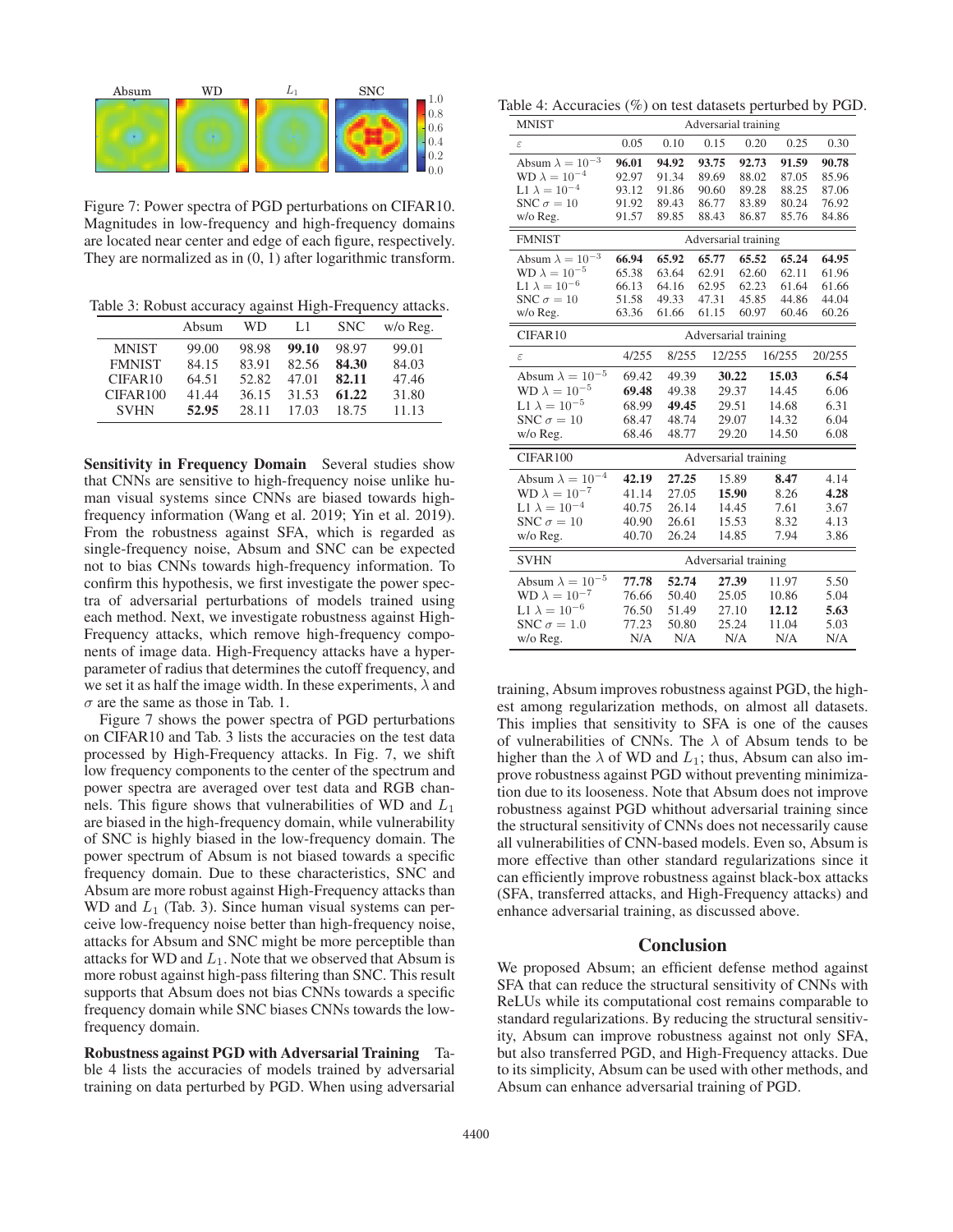# Appendix

#### Proofs of Lemmas

In this section, we provide the proofs of the lemmas in the paper.

**Lemma 1.** If  $\bar{k} = [\bar{k}_1, \ldots, \bar{k}_{\bar{n}}]^T \in \mathbb{R}^{\bar{n}}$ ,  $g(\bar{k}) = |\sum_i^{\bar{n}} \bar{k}_i|$  is a convex function *a convex function.*

*Proof.* If  $g(\cdot)$  is a convex function, we have  $g(tx + (1 (t)$  $y) \leq tg(x) + (1-t)g(y)$ , where  $t \in [0,1]$  and  $\forall x, y \in$ *R*<sup>n</sup>. Thus, we investigate  $J = tg(x) + (1-t)g(y) - g(tx +$  $(1-t)y$ ), and if  $J \ge 0$ , we prove the lemma. We have

$$
J = t \sum_{i} x_{i} + (1 - t) \sum_{i} y_{i} - \sum_{i} (tx_{i} + (1 - t)y_{i}),
$$
  
=|t \sum\_{i} x\_{i}| + |(1 - t) \sum\_{i} y\_{i}| - |t \sum\_{i} x\_{i} + (1 - t) \sum\_{i} y\_{i}|, (17)

since  $t \ge 0$  and  $1 - t \ge 0$ . Let  $\alpha = t \sum_i x_i$  and  $\beta = (1-t) \sum_i y_i$ ; thus, we have  $J = |\alpha| + |\beta| - |\alpha + \beta|$ . From the triangle inequality we have  $J \ge 0$ ; thus this completes the triangle inequality, we have  $J \geq 0$ ; thus, this completes the proof.

**Lemma 2.** If  $\bar{k} = [\bar{k}_1, ..., \bar{k}_{\bar{n}}]^T \in R^{\bar{n}}, u \in R^{\bar{n}}$  and  $g(\bar{\mathbf{k}}) = |\sum_{i}^{\bar{n}} \bar{k}_{i}|$ , we have

$$
\text{prox}_{\lambda g}(\bar{\mathbf{k}}) = \arg \min_{\mathbf{u}} \frac{1}{2} ||\mathbf{u} - \bar{\mathbf{k}}||_2^2 + \lambda |\sum_i^{\bar{n}} u_i|
$$
  
= 
$$
\begin{cases} \bar{\mathbf{k}} + \lambda \mathbf{1} & \text{if } \sum_i^{\bar{n}} \bar{k}_i < -\bar{n}\lambda, \\ \bar{\mathbf{k}} - \sum_i^{\bar{n}} \bar{k}_1 & \text{if } -\bar{n}\lambda \le \sum_i^{\bar{n}} \bar{k}_i \le \bar{n}\lambda, \\ \bar{\mathbf{k}} - \lambda \mathbf{1} & \text{if } \sum_i^{\bar{n}} \bar{k}_i > \bar{n}\lambda. \end{cases}
$$

*Proof.* For clarity, let  $J = \frac{1}{2} ||\mathbf{u} - \bar{\mathbf{k}}||_2^2 + \lambda |\sum_i^n u_i|$ . We have<br>three cases; (a)  $\sum_i^n u_i > 0$ , (b)  $\sum_i^n u_i < 0$ , and (c)  $\sum_i^n u_i =$ <br>0. In (a), we have  $|\sum_i^n u_i| = \sum_i^n u_i$ , and  $\frac{\partial J}{\partial u_i} = u_i - \bar{k}_i + \lambda = 0$ at the optimal point. Therefore,  $u_i = \overline{k}_i - \lambda$ , and the solution<br>becomes  $\mathbf{u} = \overline{\mathbf{k}} - \lambda \mathbf{1}$ . The condition is  $\sum_i^{\overline{n}} u_i = \sum_i^{\overline{n}} \overline{k}_i - \overline{n} \lambda > 0$ , i.e.,  $\sum_i^{\overline{n}} \overline{k}_i > \overline{n} \lambda$ . In (b), we have  $|\sum_i^{\overline{n}} u$  $|\sum_{i=1}^{\overline{n}} u_i|$  is non-differentiable, but we can use subgradient *v*<br>such as  $|\sum_{i=1}^{\overline{n}} z_i| \geq |\sum_{i=1}^{\overline{n}} u_i| + v^T(z - u)$ . Let B be  $B = \{u \pm r e_i | i = 1, ..., n\}$  where small  $r > 0$  and  $e_k$  be the standard  $r e_i | i = 1,...,n$  where small  $r > 0$  and  $e_k$  be the standard<br>hasis: thus we have  $M = \max_{n=1}^{\infty} \sum_{n=1}^{\infty} x_i^2 + r! =$ basis; thus, we have  $M = \max_{\mathbf{z} \in \mathbf{B}} |\sum_i z_i| = |\sum_i u_i \pm r| = r$  when  $|\sum_i u_i| = 0$ . As a result, v is bounded as  $||v||_{\infty} \le \frac{M - |\sum_i u_i|}{M} = 1$ . We then have  $\frac{\partial J}{\partial u_i} = u_i - \bar{k}_i + \lambda v_i = 0$ ; thus,  $u=\vec{k}-\lambda v$ . Since  $||v||_{\infty} \leq 1$ , we have  $-\bar{n}\lambda \leq \sum_{i} \lambda \sum_{i} v_{i} \leq \bar{n}\lambda$ .<br>Thus, the condition becomes  $-\bar{n}\lambda \leq \sum_{i} \bar{k}_{i} \leq \bar{n}\lambda$  since  $\sum_i u_i = \sum_i \bar{k}_i + \lambda \sum_i v_i = 0$ . By substituting  $u = \bar{k} - \lambda v$ into *J*, we have  $J = \frac{1}{2} ||\lambda v||_2^2$  subject to  $\sum_i v_i = \frac{\sum_i k_i}{\lambda}$  and  $||v||_{\infty} \leq 1$ . Thus, the minimum point is  $v_1 = v_2 = \ldots =$  $v_{\bar{n}} = \frac{\sum_i k_i}{\bar{n}\lambda}$ , i.e.,  $v = \frac{\sum_i k_i}{\bar{n}\lambda}$  1. Therefore,  $u = \bar{k} - \frac{\sum_i k_i}{\bar{n}}$  1 is the minimum point when  $-\bar{n}\lambda \le \sum_i \bar{k}_i \le \bar{n}\lambda$ . This completes  $\bar{k}_i \leq \bar{n}\lambda$ . This completes the proof.

# Inequality of Induced Norms for Convolution

The  $u+n(v-1)$ -th singular value of a doubly circulant matrix *A* can be written as  $\sigma_{u,v} = \sum_{l,m} k_{l,m} \exp(j\frac{2\pi}{n}(ul + uv))$  (not arranged in descending order), and we have  $(vm))$  (not arranged in descending order), and we have

 $||A||_2 = \max_{u,v} \sigma_{u,v} \leq \sum_{l,m} |k_{l,m}| \leq ||A||_{\infty}$ . Therefore, the spectral norm of *A* is bounded above by the induced  $\infty$ norm as  $||A||_2 \leq ||A||_{\infty}$ .

Next, we explain that  $L_2$  regularization (weight decay: WD) can constrain the induced norm of a convolutional layer. The  $L_2$  regularization term of the convolution filter  $K \in \mathbb{R}^{n \times n}$  is  $\sum_{l}^{n} \sum_{m}^{n} k_{l,m}^2$ . On the other hand, the square of the Frobenius norm of *A* becomes  $||A||_F^2 =$ square of the Frobenius norm of *A* becomes  $||A||_F^2 = \sum_l^n \sum_m^n A_{l,m}^2 = n^2 \sum_l^n \sum_m^n k_{l,m}^2$ . Thus, if we use the  $L_2$  regularization, we constrain the Frobenius norm of *A*. In addition, let M be  $m \times m$  matrices. We have  $||M||_2 \le$  $||M||_F$ ,  $\frac{||M||_{\infty}}{\sqrt{m}} \leq ||M||_2 \leq \sqrt{m}||M||_{\infty}$  where  $||\cdot||_2$  is the induced 2-norm, which is the largest singular value. From the above inequalities, we have  $\frac{\|A\|_{\infty}}{n} \leq \|A\|_2 \leq \|A\|_F$ , and thus, if we decrease the Frobenius norm of A, the inand thus, if we decrease the Frobenius norm of *A*, the induced 2-norm and ∞-norms are also decreased.

#### Experimental Conditions

We had roughly two experimental conditions according to the dataset. Our experiments ran once for each hyperparameter. We assumed that all images were divided by 255 and pixels had the values between 0 and 1. In addition, MNIST, CIFAR10 and CIFAR100 were standardized as (mean, standard deviation)= $(0,1)$  before the images were applied to the models as preprocessing. In the evaluation of robustness, we standardized input images by using the means and standard deviations of clean data after adversarial perturbation. The computation graph of the standardization was preserved in gradient-based attacks; thus, perturbations of PGD were optimized while considering this preprocess.

MNIST and Fashion-MNIST For MNIST and Fashion-MNIST (FMNIST), we stacked two convolutional layers and two fully connected layers, the first convolutional layer had the 10 output channels and the second convolutional layer had 20 output channels. The kernel sizes of the convolutional layers were 5, their strides were 1, and we did not use zero-padding in these layers. After each convolutional layer, we applied max pooling (the stride was 2) and ReLU activation. The output of the second convolutional layer was applied to the first fully connected layer (the size was  $320 \times 50$ , and we used the ReLU activation after the first fully connected layer. The size of the second fully connected layer was  $50 \times 10$ , and we used softmax as the output function. After the second convolution layer and before the second fully connected layer, we applied 50 % dropout. We trained the model for 100 epochs by using Momentum SGD (the learning rate of 0.01 and momentum of 0.5). We set the minibatch size to 64. For fair comparison, all regularization methods were applied to only convolution filter parameters.

CIFAR10, CIFAR100, SVHN, and ImageNet For SVHN, we used cropped digits, which were cropped as  $32 \times 32$ . The model architecture was ResNet-18 for CI-FAR10, CIFAR100, and SVHN (He et al. 2016).<sup>5</sup> As the preprocessing for training, given images were randomly

<sup>&</sup>lt;sup>5</sup>Our training settings are based on the open source of https://github.com/kuangliu/pytorch-cifar.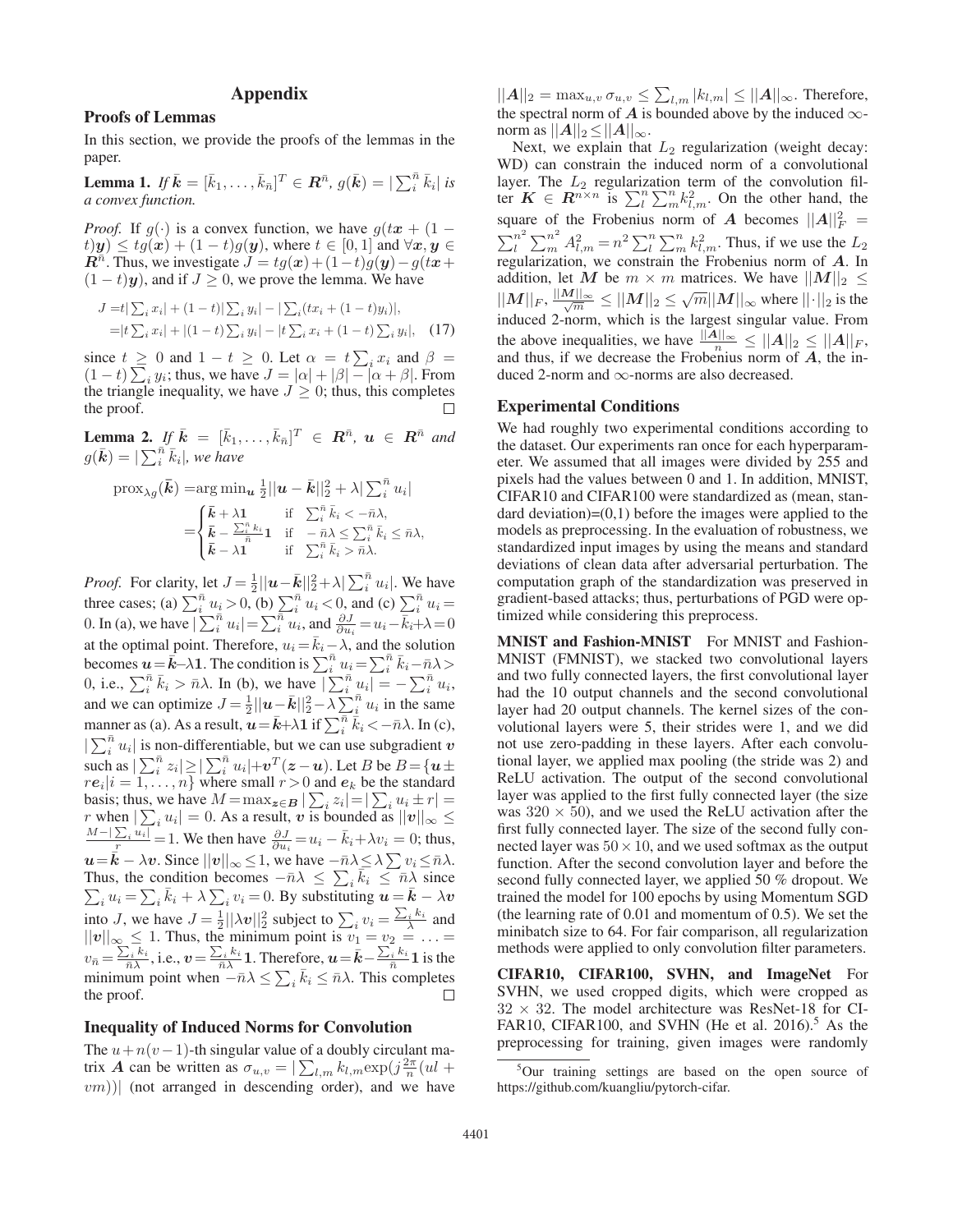cropped as  $32 \times 32$  after padding a sequence of four on each border of the images. Horizontal flip was randomly applied to images with a probability of 0.5. We trained the model for 350 epochs with Momentum SGD (momentum 0.9). The initial learning rate was set to 0.1, and after 150 and 250 epochs, we divided the learning rate by 10. We set the minibatch size to 128. For ImageNet, we used hyperparameters in the example code of PyTorch except for regularization weight, and we trained models for 240 epochs. For fair comparison, all regularization methods were applied to only convolution filter parameters.

Note that about 20 % of SVHN have the class label of '1'. Due to the class imbalance, models output class '1' regardless of input images in some hyperparameter settings. In this case, the robust accuracies are always about 20%; thus, these models sometimes outperform properly trained models in terms of robust accuracy. However, these results are not meaningful, and we do not list them in the tables. For the other datasets, we also do not list the results of the models that output one class regardless of input images.

High-Frequency Attack To evaluate robustness in the frequency domain, we used High-Frequency attacks. High-Frequency attacks can be regarded as low-pass filteres, which remove high-frequency components. In High-Frequency attacks (Wang et al. 2019), we first apply discrete Fourier transform (DFT)  $\mathcal F$  to data  $X$  as  $Z = \mathcal F(X)$ . Next, we decompose the low- and high-frequency components as

$$
Z_{i,j}^l = \begin{cases} Z_{i,j} & \text{if } d((i,j),(c_i,c_j)) \le r \\ 0 & \text{otherwise} \end{cases} \tag{18}
$$

$$
Z_{i,j}^h = \begin{cases} 0 & \text{if } d((i,j),(c_i,c_j)) \le r \\ Z_{i,j} & \text{otherwise} \end{cases}
$$
 (19)

where  $Z_{i,j}^l$  and  $Z_{i,j}^h$  are elements of low- and high-frequency<br>components in the frequency domain, respectively  $(a, a)$  is components in the frequency domain, respectively,  $(c_i, c_j)$  is a centroid of the image,  $d(\cdot, \cdot)$  is the Euclidean distance, and  $r$  is a radius that determines the cutoff frequency. Finally, we apply the inverse DFT to  $\mathbf{Z}^l$  as  $\mathbf{X}^l = \mathcal{F}^{-1}(\mathbf{Z}^l)$ , and  $\mathbf{X}^l$  is an input image attacked by High-Frequency attacks. While r is gradually reduced and accuracies are iteratively evaluated for each  $r$  in (Wang et al. 2019), we used fixed  $r$  as half of the image width since we just focus on comparing Absum with other methods.

Computational Cost We used one NVIDIA Tesla V100 GPU and 32 Intel(R) Xeon(R) Silver 4110 CPUs, and our implementation used Python 3.6.8, pytorch 0.4.1, CUDA 9.0, and numpy 1.11.3. Note that we used numpy to compute the FFT and singular value decomposition, which is difficult to parallelize, in SNC. The model architectures and training process were the same as those of the experiments involving SFA. We used  $\lambda = 10^{-4}$  and  $\sigma = 1.0$ .

Robustness against PGD We evaluated Absum with adversarial training (Goodfellow, Shlens, and Szegedy 2014) because Absum and other regularization methods can be used with adversarial training. In these experiments, we used advertorch (Ding, Wang, and Jin 2019) to generate adversarial examples of PGD.



Figure 8: Convergence of the proximal gradient method.

Model architectures and training conditions were almost the same as those discussed in MNIST and Fashion-MNIST and CIFAR10, CIFAR100, SVHN, and ImageNet Sections. The number of epochs for MNIST and FMNIST was set to 100 in adversarial training since adversarial training required more epochs than naive training in this experiment. On the other hand, we observed overfitting in the adversarial training on CIFAR10, CIFAR100, and SVHN. Therefore, we trained the model for 150 epochs with Momentum SGD (momentum 0.9). The initial learning rate was set to 0.1, and after 50 and 100 epochs, we divided the learning rate by 10. We also applied weight decay of  $10^{-4}$  to all parameters on CIFAR10 and CIFAR100 in the adversarial training of PGD since overfitting easily occurred in adversarial training on these datasets.

In PGD, the  $L_{\infty}$  norm of the perturbation  $\varepsilon$  was set to  $\varepsilon = [0.05, 0.1, 0.15, 0.2, 0.25, 0.4]$  for MNIST and FMNIST, and  $\varepsilon = [4/255, 8/255, 12/255, 16/255, 20/255]$  for CI-FAR10 at evaluation time. For PGD, we updated the perturbation for 40 iterations with a step size of 0.01 on MNIST and FMNIST at training and evaluation times. On CIFAR10, CIFAR100, and SVHN, we updated the perturbation for 7 iterations with a step size of 2/255 at training time and 100 iterations at evaluation time. The starting points of PGD were randomly initialized from a uniform distribution of [-2/255, 2/255]. For adversarial training, we used training data perturbed by PGD with  $\varepsilon = 0.3$  on MNIST and  $\varepsilon = 8/255$ on CIFAR10, CIFAR100, and SVHN. In adversarial training, we only used adversarial examples of training data. The above conditions are based on (Madry et al. 2018).

# Effectiveness of proximal operator

To evaluate the proximal operator for Absum, we compared the convergence of the proximal gradient method with that of automatic differentiation based optimization; i.e. we calculate the gradient of  $\frac{1}{N} \sum f + \lambda \sum g$  by automatic differentiation of PyTorch and minimize it by SGD. Note that in the automatic differentiation, the derivative at  $\sum_{l} \sum_{m} k_{l,m} =$ <br>0 is 0. Figure 8 shows  $\frac{1}{n} \sum_{l} f + \sum_{l} g$  and  $\frac{1}{n} \sum_{l} f$  on CI 0 is 0. Figure 8 shows  $\frac{1}{N} \sum f + \lambda \sum g$  and  $\frac{1}{N}$ N  $\sum f + \lambda \sum g$  and  $\frac{1}{\lambda}$  $\tilde{\epsilon}$ .  $\sum f$  on CI-FAR10 against epochs when  $\lambda = 0.01$ . Prox. is the result of the proximal gradient method and AutoGrad. is the result of the automatic differentiation based optimization. In this figure, AutoGrad does not effectively minimize the regularization term  $\lambda g$  while it can minimize the loss function f. On the other hand, the proximal gradient method minimizes the loss function and regularization term.